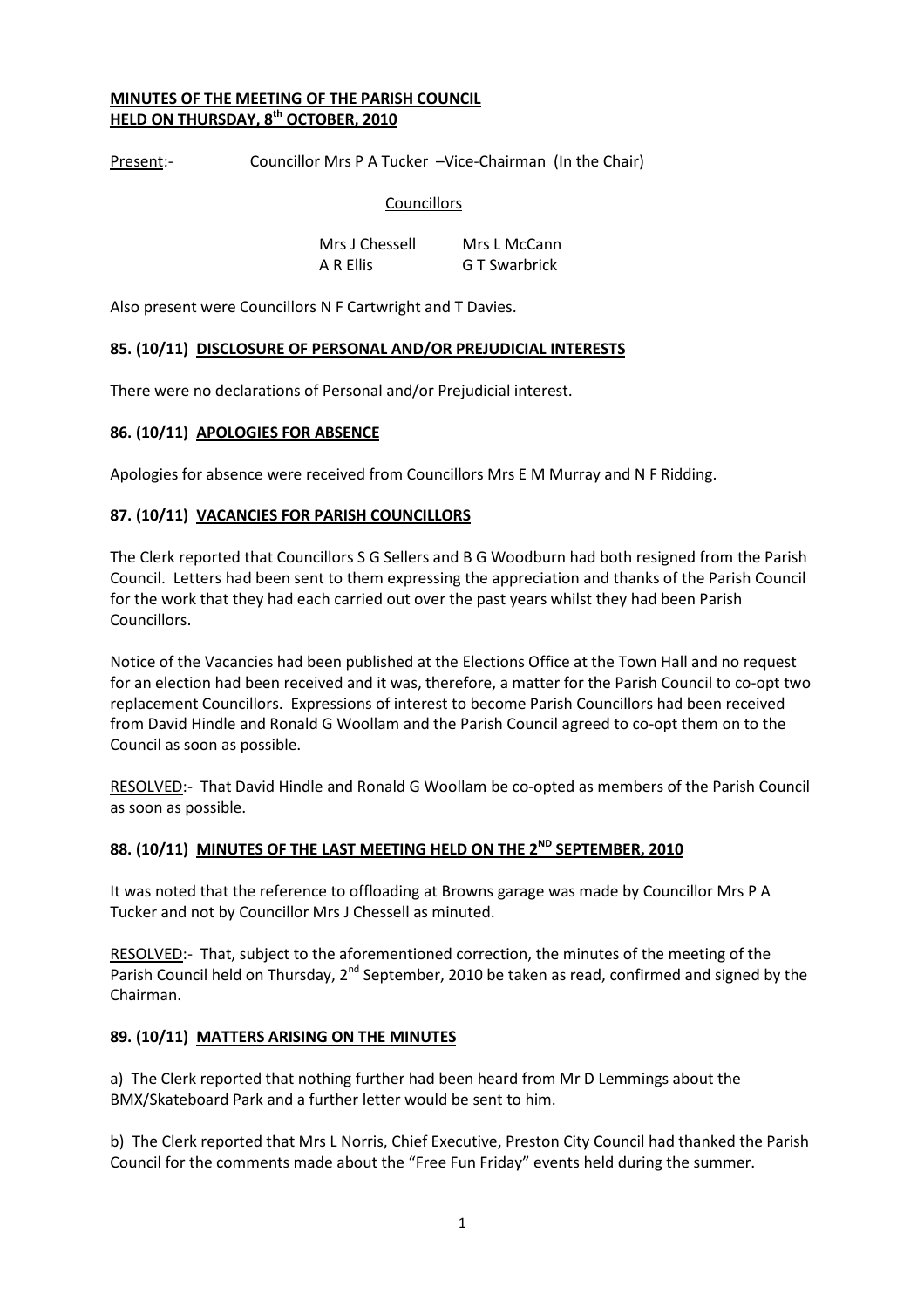c) It was reported that a letter had been sent to Dr Rossall about the overgrown hedge along Preston Road but nothing further had been heard.

d) It was noted that the Police and Community Support Officers had largely resolved the parking problems near to St Michael's School. However, this had led to publicity about road safety issues for parents taking children to school along the narrow footway. The delay regarding the link from the Church Car Park to the School was caused by the County Council not taking action to move the matter forward.

e) The grass to the front of Rough Hey Trading Estate had still not been cut and the area remained unsightly. It had been reported to Preston's Estates Group.

f) The Clerk reported that the grass around the perimeter of the Church Car Park had now been cut.

### 90. (10/11) CLERK OF THE PARISH COUNCIL

The Parish Council discussed the wording of a draft advertisement for the Clerk of the Parish Council and various amendments were suggested. It was felt that there were too many considerations to be taken into account at this meeting and a separate meeting would be appropriate.

RESOLVED:- a) That a Special Meeting of the Parish Council be held on Thursday, 21<sup>st</sup> October, 2010 at 7.30 p.m. to continue discussions about to the appointment of a Clerk to the Parish Council; and

 b) That information about the vacancy be placed in the Grimsargh Church Magazine, the Grimsargh and Goosnargh Guide, the Parish Council website, Parish Council notice boards and that a formal advertisement be placed in the local press.

## 91. (10/11) POLICING ISSUES

The Clerk reported that there had been 2 reported incidents in the area during September, 2010. It was also noted that the next PACT meeting was to be held on the  $11<sup>th</sup>$  November, 2010. The Chairman commented that, at the previous PACT meeting, she had been informed of a change of shift patterns that would affect policing in Grimsargh

RESOLVED:- That the report be received.

#### 92. (10/11) TOWN AND COUNTRY PLANNING ACT, 1990

The undermentioned planning application was presented:-

| 006/2010/0703 - | 3 Mile Cross Farm | - Erection of single storey extension to side |
|-----------------|-------------------|-----------------------------------------------|
|                 | Longridge Road    | and rear of dwelling (following demolition of |
|                 | Grimsargh         | existing porch to rear)                       |

The Clerk presented details of the application.

RESOLVED:- a) That no observations be offered in respect of planning application no. 006/2010/0703.

## 93. (10/11) RIBBLE VALLEY BOROUGH - PLANNING CORE STRATEGY CONSULTATION

It was reported that the Citizenzone vehicle had visited Grimsargh on the 21<sup>st</sup> September, 2010 with information about the Ribble Valley Planning Core Strategy and particularly regarding the three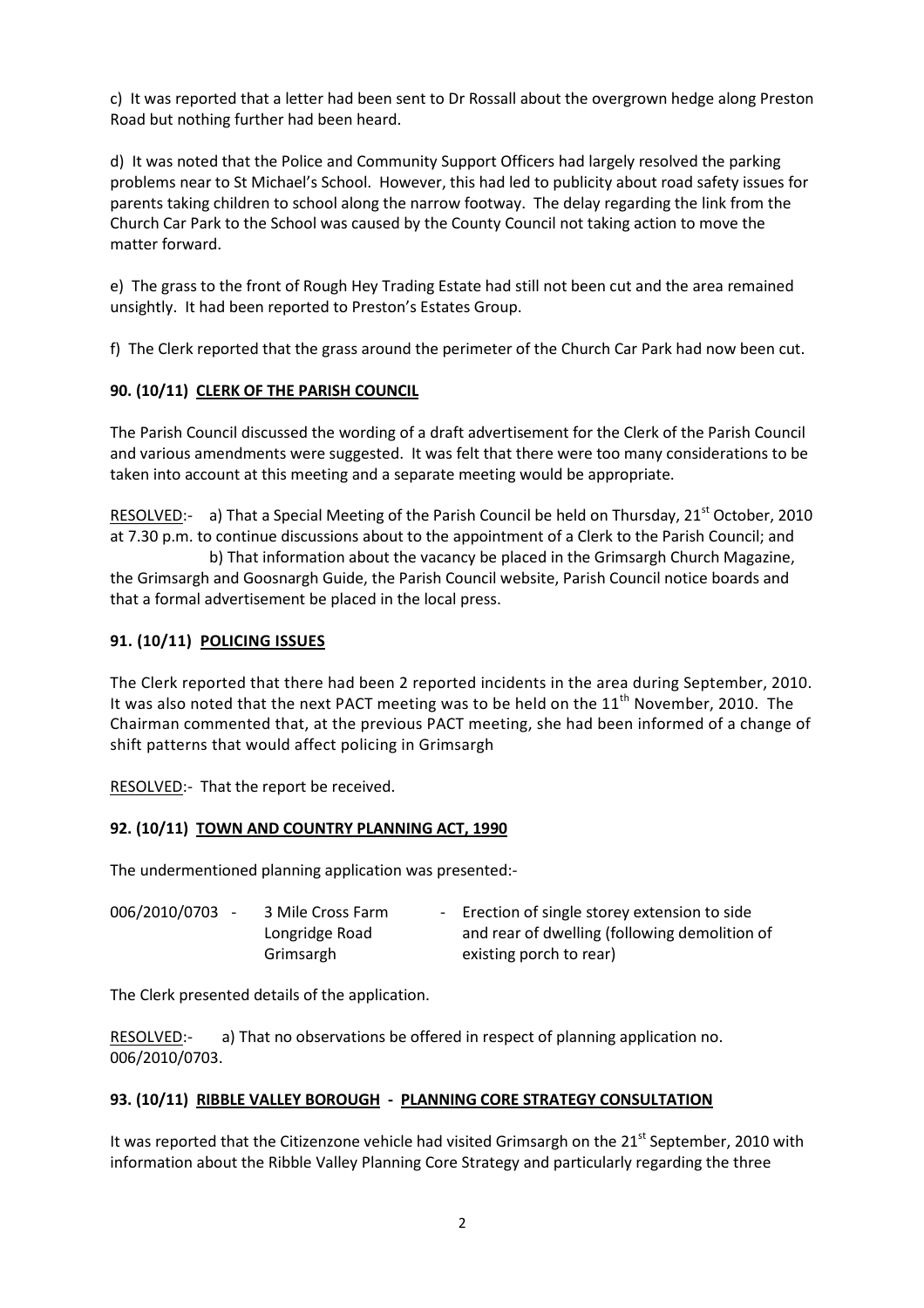Planning Options for Longridge. Officers from Ribble Valley had also been in attendance. There had been a slow but steady stream of visitors. After due discussion, the Parish Council agreed that the major implications for Grimsargh principally related to traffic arising from any new development and this would apply whichever option was adopted. In addition, although the plan was to cover a 5 year period, it was felt that the traffic implications should be considered as if the development was to take place as a single scheme. A Traffic Impact Survey should, therefore, take place prior to any development commencing.

RESOLVED:- That the report be received and the views of the Parish Council regarding a Traffic Impact Study, as now reported, be passed to Ribble Valley Borough Council by way of a formal response to the Planning Core Strategy.

## 94. (10/11) LANCASHIRE COUNTY COUNCIL DELEGATED SERVICES

A report outlining the proposed local delivery arrangements for the LCC Delegated Services Protocol was presented. This was something that was of interest to the Parish Council, although it was felt that most of the arising workload would be with the Clerk and there might, therefore, be consequential issues arising.

RESOLVED:- a) That, in principle, the Parish Council agrees to support the LCC Delegated Services Protocol; and

b) That the matter be discussed further at the next meeting.

## 95. (10/11) NHS AVONDALE UNIT CLOSURE CONSULTATION

A Press Release was discussed regarding the Consultation Exercise into the closure of the Avondale Unit at Royal Preston Hospital. The general view was that the Avondale Unit was out of date and was not now fit for purpose. It was felt that a Purpose Built Unit was necessary and that any closure should wait until that had been provided.

RESOLVED:- That the Lancashire Care NHS Foundation Trust be informed that any closure of the Avondale Unit should wait until a purpose built unit had been provided in its place.

## 96. (10/11) BEST KEPT VILLAGE COMPETITION, 2010

The results of the Best Kept Village Competition, 2010 were presented and it was noted that Grimsargh had been placed fifth in its class. This was a great improvement over 2009. It was also noted that the Cricket Ground had been one of the finalists in its class, but had not then been placed.

## RESOLVED:- a) That the report be received; and

 b) That a letter of thanks be sent to Mr R E Wallbank for all his work to keep the Cricket Ground in a first class condition.

## 97. (10/11) PARISH NEWSLETTER

A draft of the newsletter was presented. There was still space available for additional items. It was agreed that articles on the Best Kept Village Competition, Field Day, Changes on the Council and Broadband would be prepared.

RESOLVED:- That the report be received.

## 98. (10/11) COMMUNITY ENGAGEMENT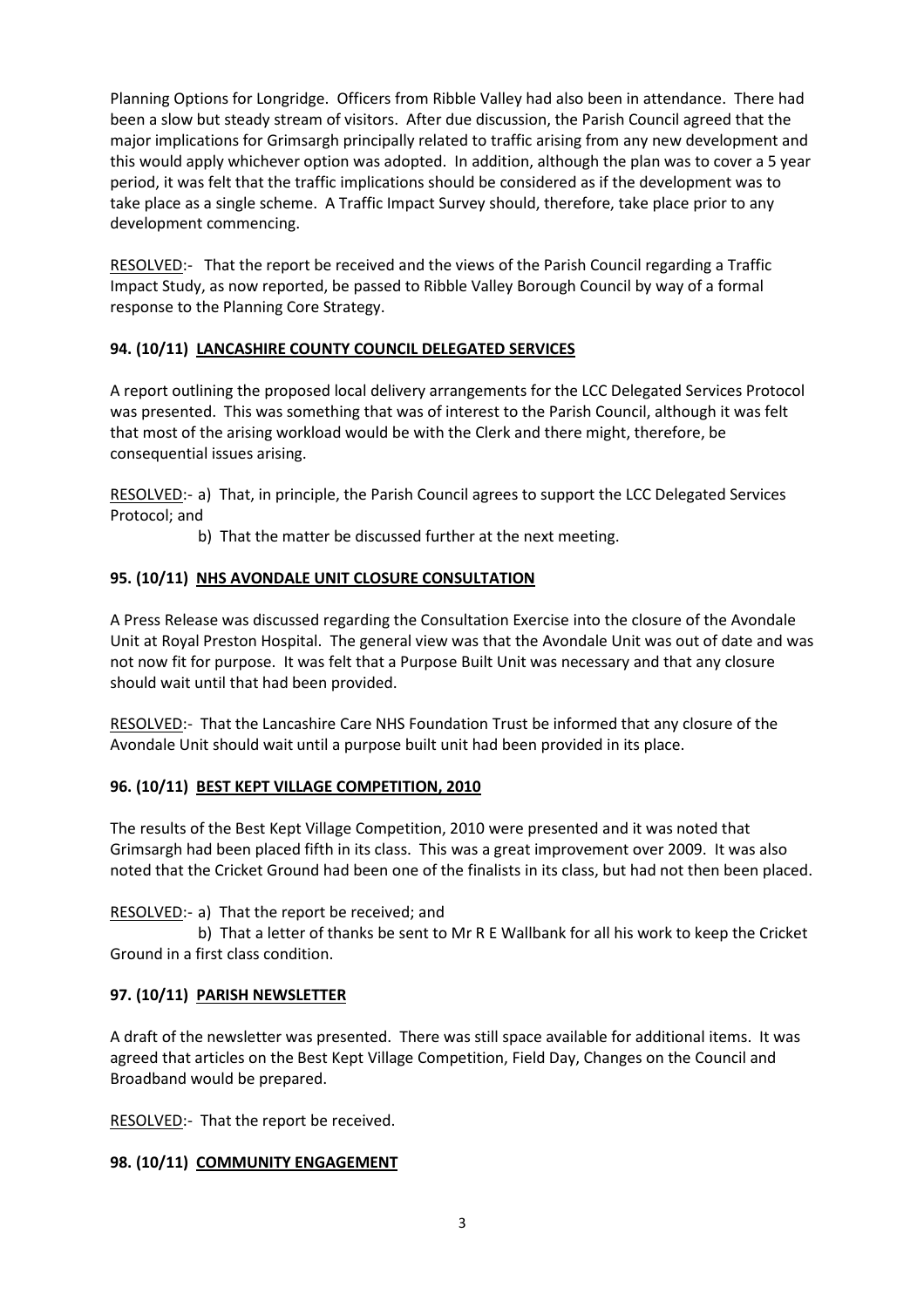It was noted that the Village Hall Open Day had been well supported, in spite of the inclement weather. The Garden Club had suggested planting wildflowers on verges such as Elston Lane and Old Railway Walk. There was a comment that the land might be unsuitable and Councillor Mrs Chessell referred to a Training Course run by the Lancashire Wildlife Trust about creating Wildflower Areas (iwright@lancswt.org.uk) in November.

Councillor A Ellis reported that Ribble Valley Borough was preparing a Strategy on Broadband in Rural Communities. He also reported on a local company dealing with Rural Broadband that was looking for funding to put connectivity on to Longridge Fell and then move broadband into rural areas an 10mb speeds. He then referred to initiatives in villages in other areas trying to "deal" with broadband and he felt that this was an example where joint working would be beneficial.

RESOLVED:- That the report be received.

# 99 (10/11) PRESTON GUILD

Councillor Mrs P A Tucker reported that a meeting had been held with P Walsh from Preston City Council about the Preston Guild. This had been attended by a variety of representatives from organisations in the village. The next meeting had still to be arranged. Councillor Ellis reported, for information, that he had been asked to identify a number of Brass Bands for the Guild and there was a possibility of a Brass Band Competition.

RESOLVED:- That the report be received.

## 100. (10/11) FRIENDS OF GRIMSARGH GREEN

Councillor Mrs Chessell said that there had been no action by Preston on the S.106 funding, the progress of the Play Area or the change to the planning permission relating to the Solar Lights despite regular requests for action or information. She then reported that FOGG had been awarded £200 for seating through Green Partnership Grants. Problems had arisen with the surface of the new Car park where there was flooding in two areas and this had been referred to Preston for attention.

RESOLVED:- That the report be received.

# 101. (10/11) COMMUNITY PROJECTS

There was nothing to report on this item

## 102. (10/11) THE NELLIE CARBIS MILLENNIUM WOODLAND

The Clerk reported that the management of the Woodland would now need to be addressed with the resignation of Sam Sellers and Brian Woodburn, although there was no urgency at the present time.

RESOLVED:- That the management of the Nellie Carbis Millennium Woodland be discussed at the next meeting.

# 103. (10/11) PARISH LENGTHSMAN

The Lengthsman's timesheet for September, 2010 was presented. Reference was made to some rotten wood in the Bus Shelter near to Lindale Avenue which would be referred to the Lengthsman for attention.

RESOLVED: That the report be received.

# 104. (10/11) AUDIT OF ACCOUNTS - YEAR ENDED 31ST MARCH, 2010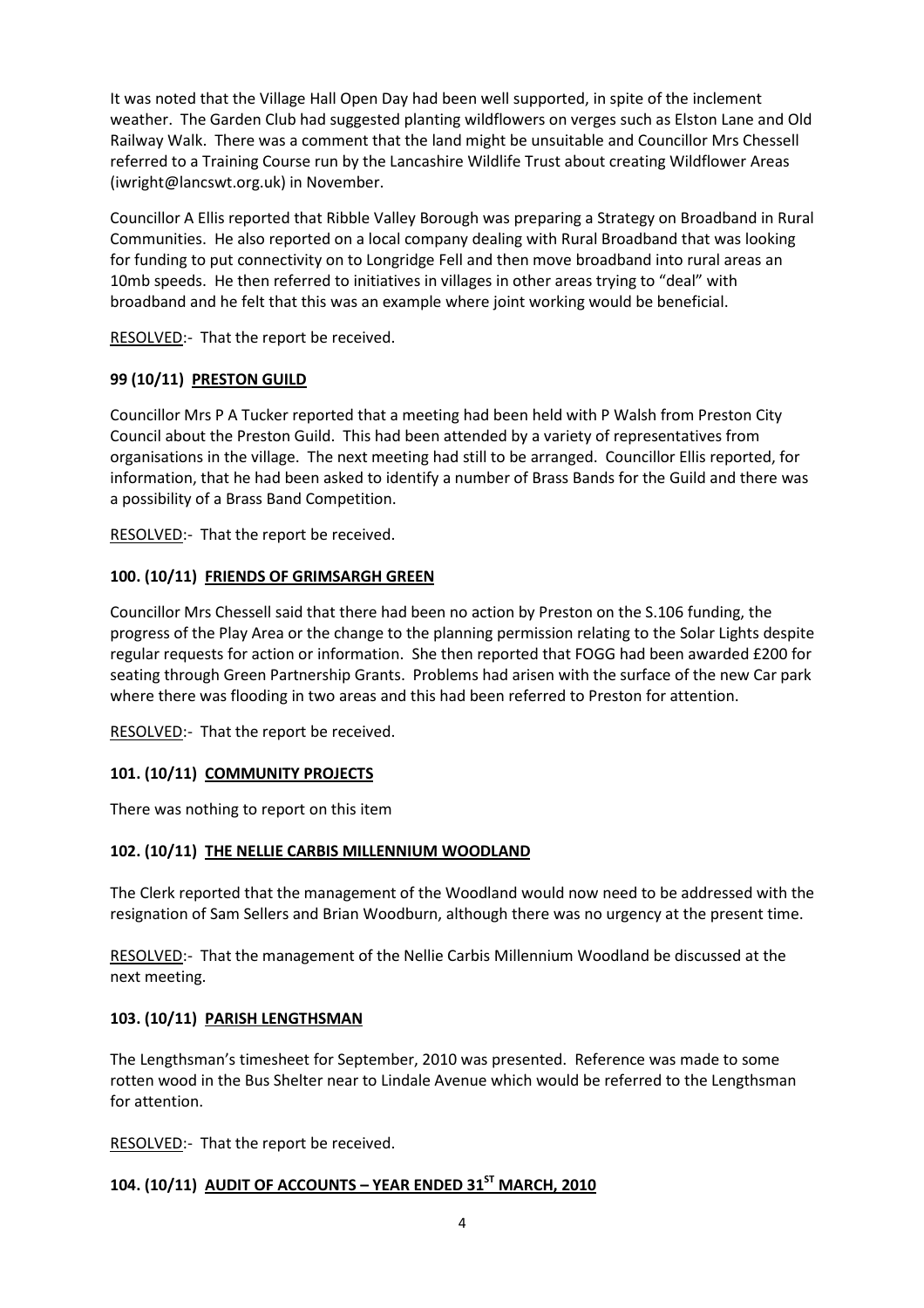A report was presented from the Auditors which showed that the Accounts for 2009/10 were considered to be satisfactory. However, the Auditors had presented a report on one arising issue that the level of the Fidelity Guarantee, currently set at £15,000. 00, was considered by them to be too low. After due consideration, the Council felt that this level of cover was adequate, particularly as only Councillors could authorise the withdrawal of monies and cheques for payment could only be approved for payment at Council meetings.

RESOLVED:- a) That the report be received; and

b) That the Annual Return of the Auditors for the year ending the  $31<sup>st</sup>$  March, 2010 be approved and accepted; and

 c) That the level of Fidelity Guarantee be considered to be satisfactory and should remain at the current level of £15,000. 00

# 105. (10/11) PRELIMINARY CONSIDERATION OF BUDGET, 2011/12

The Clerk reminded the Parish Council that it needed to begin its consideration of the Budget for 2011/12 as Preston would need to be informed of the Parish Council's Financial Requirement in early January, 2011. A half-yearly Statement of Account would be presented to the next meeting to assist the Council.

RESOLVED:- That the Parish Council's Financial Requirements for the year 2011/12 be considered in detail at the November, 2010 meeting of the Parish Council.

## 106. (10/11) ACCOUNTS FOR PAYMENT

RESOLVED:- That the undermentioned accounts be approved for payment:-

| a) | Adam Cooper<br>(Payment to Lengthsman - September, 2010.<br>40 hours @ £11.50 per hour.<br>Includes £80. 50 V.A.T. @ 17.5%)   | £540.50  |
|----|-------------------------------------------------------------------------------------------------------------------------------|----------|
| b) | Peter J Croft<br>(Purchase of 350 Winter Flowering Rosebud<br>Primroses for Parish Planters)                                  | f52.94   |
| c) | <b>BDO LLP</b><br>(Fees for the Audit of the Parish Council Accounts<br>for year ended $31st$ March, 2010. Inc £23. 63 V.A.T. | £158, 63 |
| d) | Adam Cooper<br>(Repairs to Post Office Notice Board - Glazing Beads,<br>Replacement Perspex and Sealant Inc £7.00 V.A.T.)     | £47.00   |

## 84. (10/11) MATTERS INTRODUCED BY MEMBER

#### a) Councillor Mrs L McCann

i) Commented on a traffic survey taking place on Longridge Road near to The Hills. Nothing was known about this and further information would be sought.

ii) Reported that the fly tipping at the car park on The Hills had been removed very quickly. iii) Reported on the deteriorating condition of the Church Car Park. The Parochial Church Council would be asked what progress was being made to provide a proper surface.

iv) Reported that, following the Police asking parents not to park on Preston Road near to School, a campaign had been launched about road safety in relation to access across the bridge. A petition was being launched in this regard.